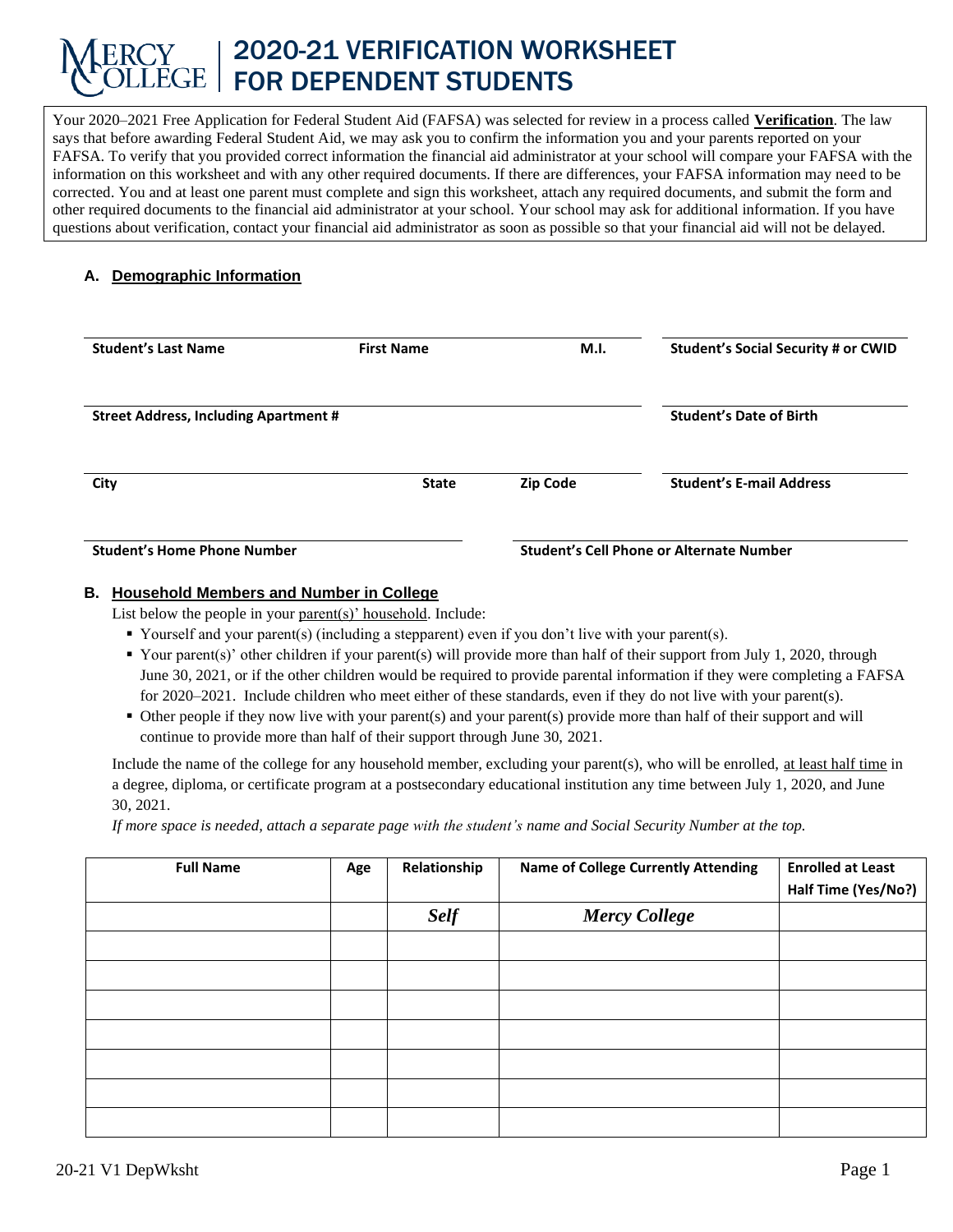# **C. Verification of 2018 IRS Income Tax Information for Student Tax Filers**

1. **TAX RETURN FILERS Important Note:** If the student filed, or will file, an amended 2018 IRS tax return, the student must contact the Office of Enrollment Services at (877) MERCY-GO for additional instructions before completing this section.

**Instructions**: Complete this section if the student and spouse filed or will file a 2018 IRS income tax return(s). *The best way to verify income is by using the IRS Data Retrieval Tool (IRS DRT*) *that is part o*f *FAFSA on the Web at FAFSA.gov.* In most cases, no further documentation is needed to verify 2018 income information that was transferred into the student's FAFSA using the IRS DRT if that information was not changed.

## **Check the box that applies:**

The student has used the IRS DRT in *FAFSA on the Web* to transfer 2018 IRS income tax return information into the student's FAFSA*.* 

The student has not yet used the IRS DRT in *FAFSA on the Web*, but will use the tool to transfer 2018 IRS income tax return information into the student's FAFSA.

The student is unable or chooses not to use the IRS DRT in *FAFSA on the Web*, and instead will provide the institution with a **2018 IRS Tax Return Transcript(s)** or a signed copy of the 2018 income tax return and applicable **schedules**.

A **2018 IRS Tax Return Transcript** may be obtained through:

Get Transcript by Mail – Go to [www.irs.gov,](http://www.irs.gov/) click "Get Your Tax Record." Click "Get Transcript by Mail." Make sure to request the "Return Transcript" and *NOT* the "Account Transcript." The transcript is generally received within 10 business days from the IRS's receipt of the online request.

Get Transcript Online - Go t[o www.irs.gov,](http://www.irs.gov/) click "Get Your Tax Record." Click "Get Transcript Online." Make sure to request the "Return Transcript" and *NOT* the "Account Transcript." To use the Get Transcript Online tool, the user must have (1) access to a valid email address, (2) a text-enabled mobile phone (pay-as-you-go plans cannot be used) in the user's name, and (3) specific financial account numbers (such as a credit card number or an account number for a home mortgage or auto loan). The transcript displays online upon successful completion of the IRS's two-step authentication.

Automated Telephone Request  $-1$ -800-908-9946. Transcript is generally received within 10 business days from the IRS's receipt of the telephone request.

If the student and spouse filed separate 2018 IRS income tax returns, the IRS DRT cannot be used and the **2018 IRS Tax Return Transcript(s) or a signed copy of the 2018 income tax return and applicable schedules** must be provided for each.

*\_\_\_\_* A **2018 IRS Tax Return Transcript or a signed copy of the 2018 income tax return and applicable schedules** is attached.

\_\_\_\_ A **2018 IRS Tax Return Transcript or a signed copy of the 2018 income tax return and applicable schedules** will be provided later.

2. **TAX RETURN NONFILERS** Complete this section if the student will not file and is not required to file a 2018 income tax return with the IRS.

#### **Check the box that applies:**

The student was not employed and had no income earned from work in 2018.

The student was employed in 2018 and has listed below the names of all the student's employers, the amount earned from each employer in 2018, and whether an IRS W-2 form is attached. Attach copies of all 2018 IRS W-2 forms issued to the student by employers. *List every employer even if they did not issue an IRS W-2 form.*

*If more space is needed, attach a separate page with the student's name and Social Security Number at the top*.

| <b>Employer's Name</b> | 2018 Amount Earned | IRS W-2 Attached? |
|------------------------|--------------------|-------------------|
|                        |                    |                   |
|                        |                    |                   |
|                        |                    |                   |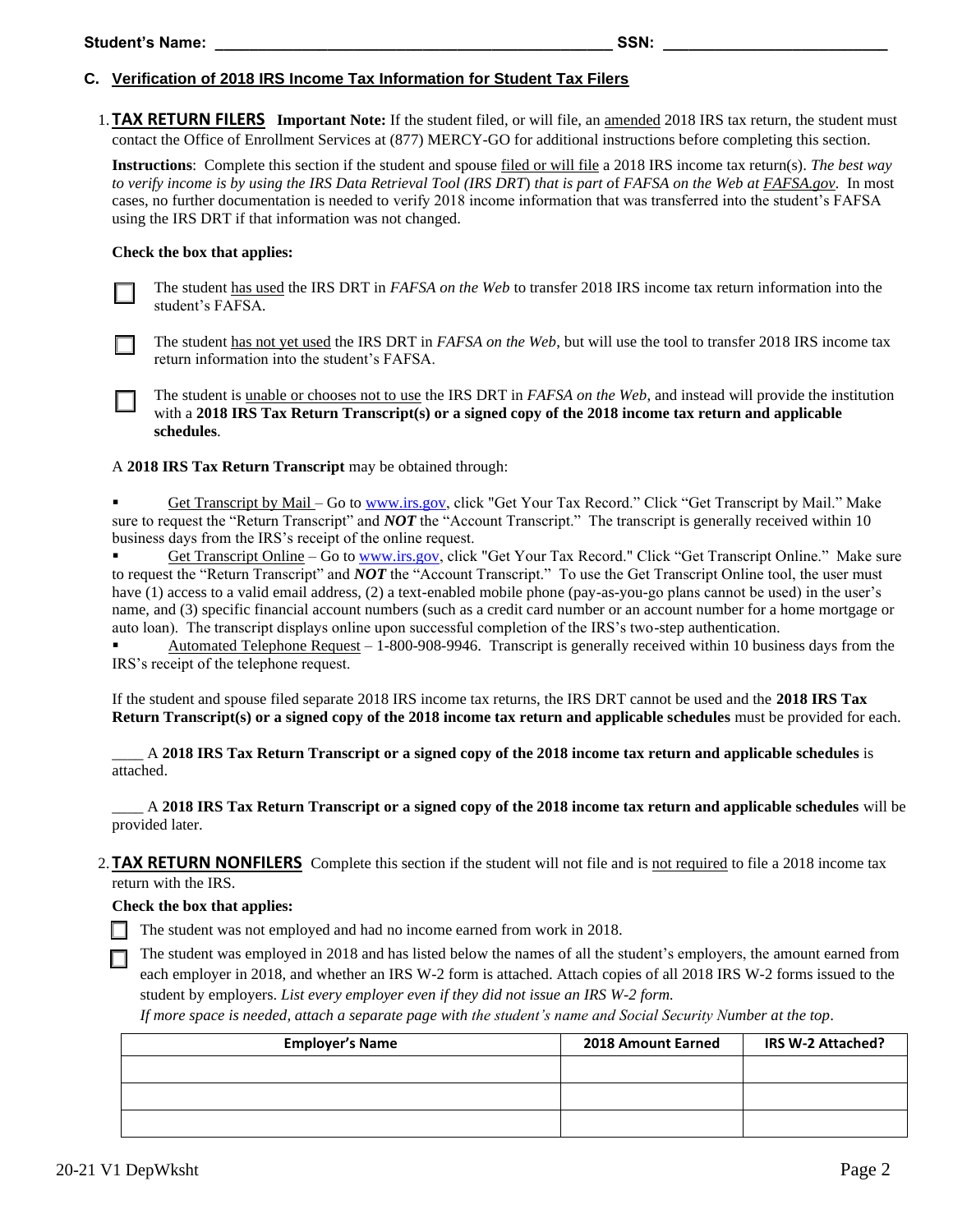## **D. Verification of 2018 IRS Income Tax Information for Parent Tax Filers**

Note: If two parents were reported in Section B of this worksheet, the instructions below refer and apply to both parents.

1. **TAX RETURN FILERS Important Note:** If the parents filed, or will file, an amended 2018 IRS tax return, the parent must contact the Enrollment Services Office at (877) MERCY-GO for additional instructions before completing this section.

**Instructions**: Complete this section if the parents filed or will file a 2018 IRS income tax return(s). *The best way to verify income is by using the IRS Data Retrieval Tool (IRS DRT*) *that is part o*f *FAFSA on the Web at FAFSA.gov.* In most cases, no further documentation is needed to verify 2018 income information that was transferred into the student's FAFSA using the IRS DRT if that information was not changed.

#### **Check the box that applies:**

The parent has used the IRS DRT in *FAFSA on the Web* to transfer 2018 IRS income tax return information into the student's FAFSA*.* 

The parent has not yet used the IRS DRT in *FAFSA on the Web*, but will use the tool to transfer 2018 IRS income tax return information into the student's FAFSA.

The parent is unable or chooses not to use the IRS DRT in *FAFSA on the Web*, and instead will provide the institution with a **2018 IRS Tax Return Transcript(s)** or a signed copy of the **2018 income tax return and applicable schedules**.

A **2018 IRS Tax Return Transcript** may be obtained through:

▪ **See the Student section "C," on page 2, for the different options available to obtain a transcript.**

If the parent filed separate 2018 IRS income tax returns, the IRS DRT cannot be used and the **2018 IRS Tax Return Transcript(s) or a signed copy of the 2018 income tax return and applicable schedules** must be provided for each.

*\_\_\_\_* A **2018 IRS Tax Return Transcript or a signed copy of the 2018 income tax return and applicable schedules** is attached.

\_\_\_\_ A **2018 IRS Tax Return Transcript or a signed copy of the 2018 income tax return and applicable schedules** will be provided later.

2. **TAX RETURN NONFILERS** Complete this section if the parents will not file and are not required to file a 2018 income tax return with the IRS.

# **Check the box that applies:**

Neither parent was employed and had no income earned from work in 2018.

One or both parents were employed in 2018 and have listed below the names of all employers, the amount earned from each employer in 2018, and whether an IRS W-2 form is attached. Attach copies of all 2018 IRS W-2 forms issued to the parents by employers. *List every employer even if they did not issue an IRS W-2 form.*

*If more space is needed, attach a separate page with the student's name and Social Security Number at the top*.

| <b>Employer's Name</b> | 2018 Amount Earned | IRS W-2 Attached? |
|------------------------|--------------------|-------------------|
|                        |                    |                   |
|                        |                    |                   |
|                        |                    |                   |

You must provide documentation from the IRS or other relevant tax authority dated on or after October 1, 2019 that indicates a 2018 IRS income tax return was not filed with the IRS or other relevant tax authority.

\_\_\_\_ Check here if confirmation of nonfiling is provided.

\_\_\_\_ Check here if confirmation of nonfiling will be provided later.